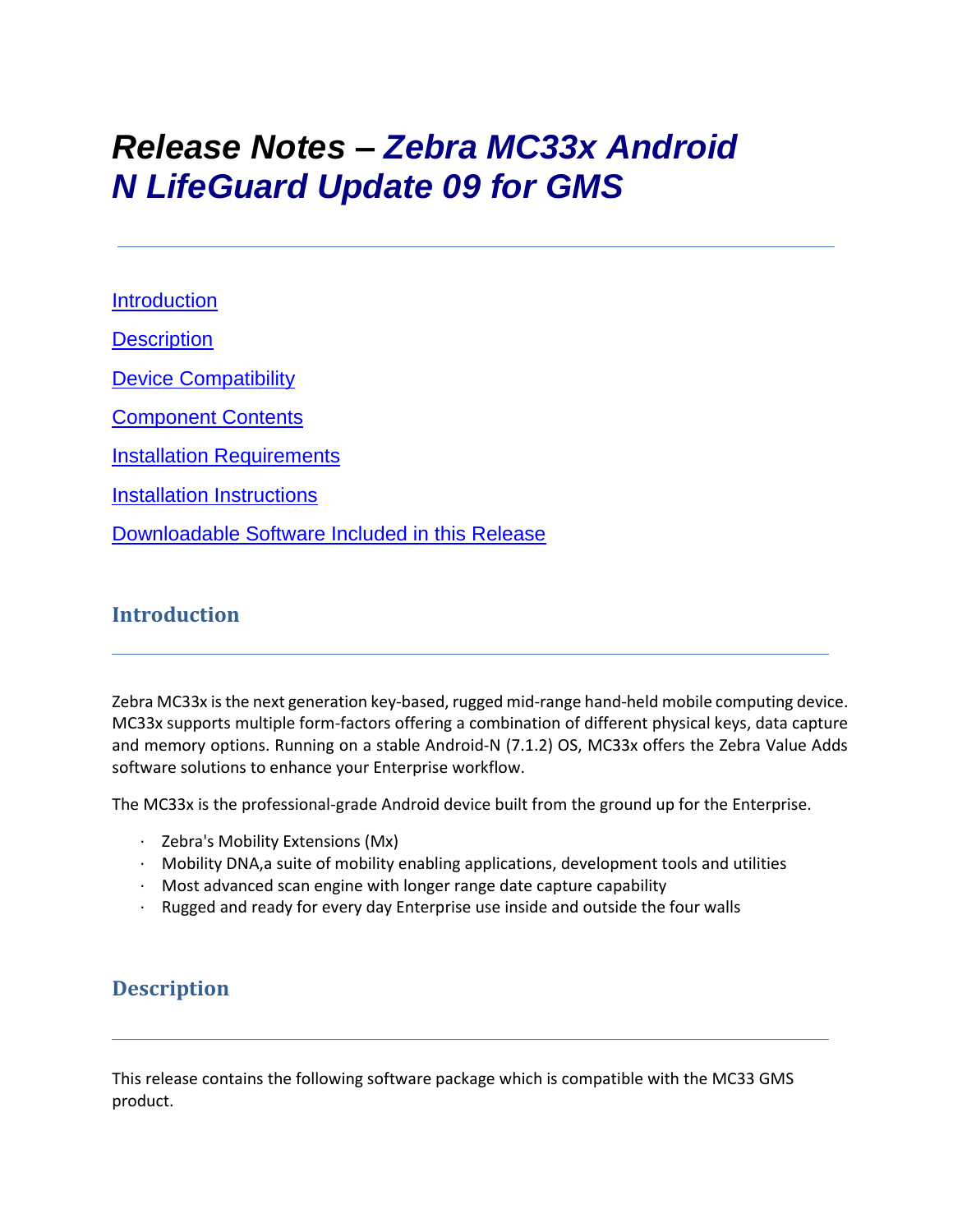LifeGuard patches are cumulative and include all previous fixes that are part of earlier patch releases.

# <span id="page-1-0"></span>**Component Contents**

| <b>Component / Description</b>   | <b>Version</b>                                                                                                                                      |  |  |
|----------------------------------|-----------------------------------------------------------------------------------------------------------------------------------------------------|--|--|
| <b>Product Build Number</b>      | 01-01-49-NG-00-U09-STD                                                                                                                              |  |  |
| <b>Android Version</b>           | 7.1.2                                                                                                                                               |  |  |
| <b>Linux Kernel</b>              | 3.10.84                                                                                                                                             |  |  |
| <b>Android SDK Level</b>         | 25                                                                                                                                                  |  |  |
| Platform                         | QC8956                                                                                                                                              |  |  |
| <b>Bluetooth Stack</b>           | 1.1                                                                                                                                                 |  |  |
| <b>Flash Size</b>                | 32GB                                                                                                                                                |  |  |
| <b>RAM Size</b>                  | 4GB                                                                                                                                                 |  |  |
| Scanning                         | 19.0.37.0                                                                                                                                           |  |  |
| <b>DataWedge</b>                 | 6.8.54                                                                                                                                              |  |  |
| <b>EMDK</b>                      | 6.9.16.1216                                                                                                                                         |  |  |
| MXMF / OSX                       | MXMF-8.0.2.0 / QCT.71.7.7.0                                                                                                                         |  |  |
| <b>EKB</b>                       | 1.8.0.8                                                                                                                                             |  |  |
| WiFi                             | FUSION_BA_2_10.0.1.019_N<br>Application: BA_2_10.0.0.011_N<br>Radio: BA_2_10.0.1.018_N<br>Middleware: BA_2_10.0.1.012_N<br>Firmware: 7.35.205.8 (r) |  |  |
| <b>PTT</b>                       | 3.1.35                                                                                                                                              |  |  |
| Touch FW                         | N/A                                                                                                                                                 |  |  |
| RxLogger                         | 5.4.10.0                                                                                                                                            |  |  |
| B <sub>2</sub> M                 | N/A                                                                                                                                                 |  |  |
| <b>Bluetooth Pairing Utility</b> | 3.11                                                                                                                                                |  |  |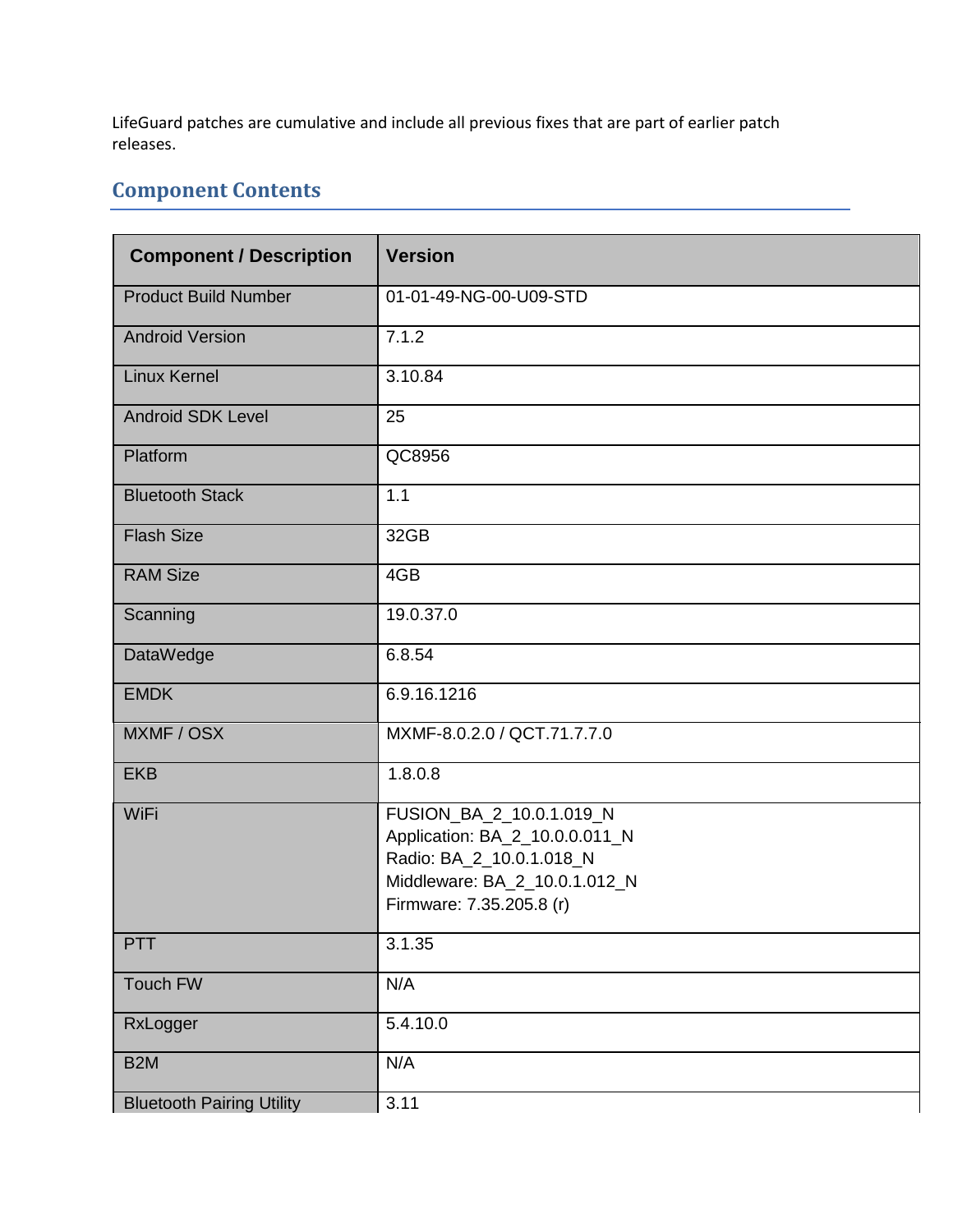| <b>DataAnalytics</b>                                                            | 3.3.0.1113                                                             |
|---------------------------------------------------------------------------------|------------------------------------------------------------------------|
| <b>File Browser</b>                                                             | 1.19.1.5                                                               |
| <b>Stage Now</b>                                                                | 3.0.1.1038                                                             |
| <b>App Gallery</b>                                                              | 3.0.1.7                                                                |
| <b>User Guide</b>                                                               | N/A                                                                    |
| Sensors (Accel, Gyro)                                                           | 2061000, 2061000                                                       |
| <b>MobiControl</b>                                                              | N/A                                                                    |
| <b>ZVC</b>                                                                      | 2.0.0.16                                                               |
| <b>Battery Manager</b>                                                          | 1.3.8                                                                  |
| ActiveEdge                                                                      | 2.5.16                                                                 |
| SmartMU                                                                         | 3.0.1                                                                  |
| SimulScan Demo App (only on<br>Imager input on SE4750/SE4850<br>configurations) | 3.0.2                                                                  |
| SimulScan Engine (only on<br>Imager input on SE4750/SE4850<br>configurations)   | 2.0.3                                                                  |
| <b>Device Central</b>                                                           | 1.0.5.0                                                                |
| Audio                                                                           | 0.24.0.0                                                               |
| Diagnostic Tool                                                                 | 1.15.0.14                                                              |
|                                                                                 | Zebra/MC33/MC33:7.1.2/01-01-49-NG-00-U09-STD/61:user/release-<br>keys  |
| FingerPrint                                                                     | Zebra/MC33/MC33C:7.1.2/01-01-49-NG-00-U09-<br>STD/61:user/release-keys |
| <b>Security Patch Level</b>                                                     | July 01, 2018                                                          |
| <b>GMS Version</b>                                                              | $7.1$ _r8                                                              |

# **1. CFE v9 Updates:**

- ❖ CFE\_ATLAS\_P09\_NG\_01-01.49.zip (GMS)
- 1. **Android Security Patch Level:** July 1, 2018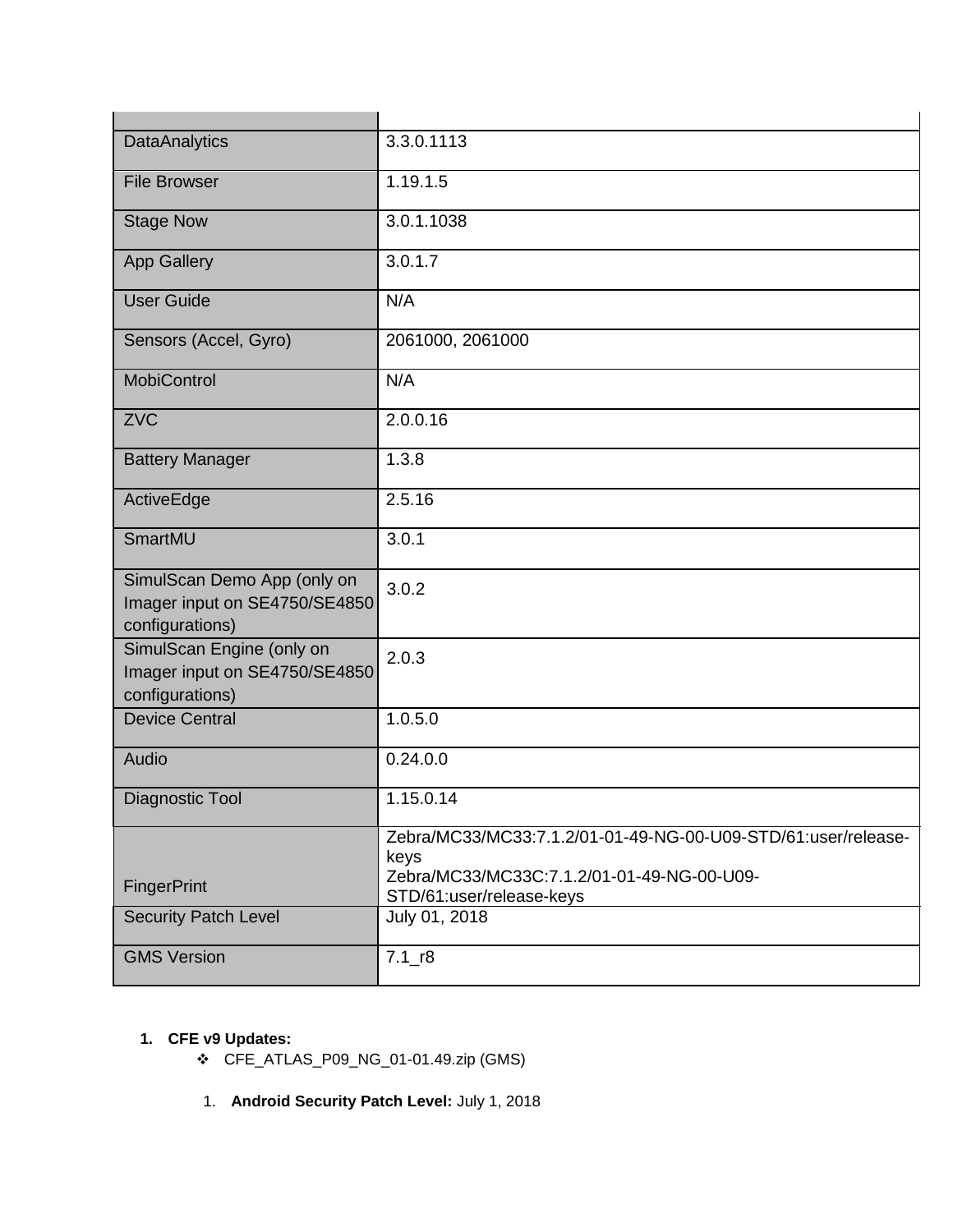Use the link below to see the Android Security bulletin for more information: <https://source.android.com/security/bulletin/>

- 2. Updated below mentioned components:
	- $\circ$  MX Version 8.0.2.0
	- $\circ$  EKB Version 1.8.0.8
	- o StageNow Client Version 3.0.1.1038
	- o DataWedge Version 6.8.54
	- o WiFi FUSION\_BA\_2\_10.0.1.019\_N
	- o SmartMU Version 3.0.1
	- o OSX Version QCT.71.7.7.0
	- o DataAnalytics Version 3.3.0.1113
- 3. After an upgrade from non-EULA to EULA BSP, the Data Analytics Engine (DAE) upgrades to v3.3.0.1113 and takes about 35 secs to initialize for the first time. During this time the Settings->Zebra (EULA) page will show the default status of Device Data toggle button as enabled until initializing is complete.
- 4. Audio Optimization resulting in a 75% reduction is buffering between HAL and ALSA in both the RX and TX leg of a VoIP Call reducing device's contribution to the mouth to ear delay significantly. Impact is to VoIP use case only on all SKU's.
- 5. SPR34894 Fixed an issue in DataWedge wherein scanner could not be enabled due to quick enabling and disabling of scanner through Intents.
- 6. SPR34743 Keyboard configuration properties has been changed for software keyboard pop up scenario.
- 7. SPR33599 Resolved an issue wherein few system apps were being disabled after Applock whitelist mode was enabled.
- 8. SPR33818 Fixed an issue wherein certain decoder type values were not persisting across a scanner enable/disable cycle.
- 9. SPR34267 Resolved an issue wherein user was not able to enable USB debugging option using StageNow.
- 10. SPR33639 Resolved an issue wherein the customer app install and launch during device sleep state and device stop emitting scan beam after awake from suspend.
- 11. SPR34614 Resolved an issue in DataWedge wherein scanner could not be enabled due to quick enabling and disabling of scanner through Intents.
- 12. SPR33920 Resolved an issue wherein devices failed to connect to WLAN network if the country selection is set to Japan.
- 13. SPR34717 Added support for new method of creating the Applock Whitelist.
- 14. SPR34346 Resolved an issue wherein Velocity app installation was not persisting after reboot.
- 15. SPR34888 Resolved an issue wherein user could not launch Key Programmer in Settings App.
- 16. SPR34595 Resolved an issue wherein Storage Card path was inaccessible through StageNow.

#### **2. CFE v8 Updates:**

- $\div$  CFE\_ATLAS\_P08\_NG\_01-01.49.zip (GMS)
- 1. **Android Security Patch Level:** June 1, 2018 Use the link below to see the Android Security bulletin for more information: <https://source.android.com/security/bulletin/>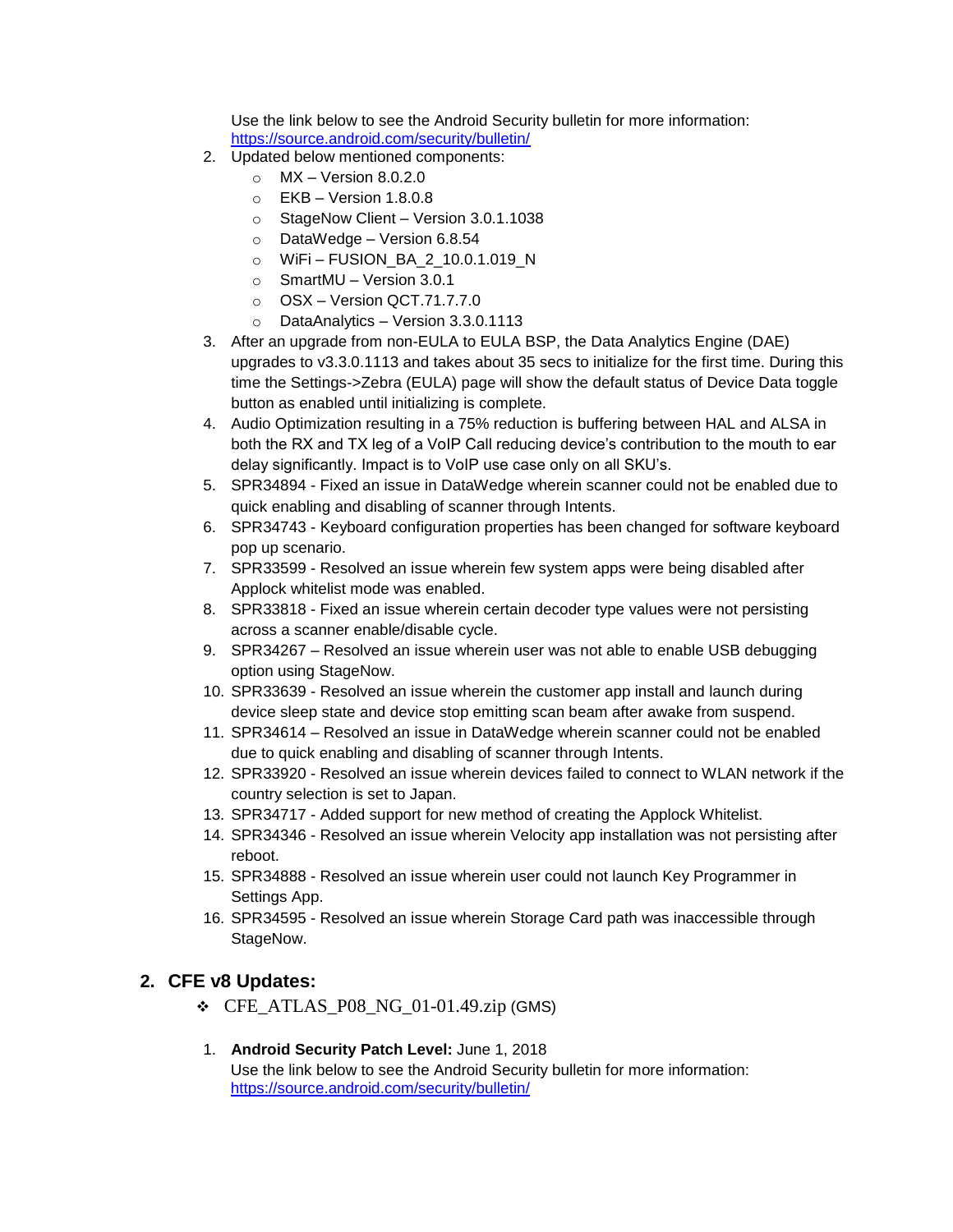- 2. Resolved an issue wherein KeyProgrammer fails to open via Device settings.
- 3. Build Number format has been updated.
- 4. Added First Api Level property for MC33 and VC80x products.

#### **3. CFE v7 Updates:**

 $\div$  CFE\_ATLAS\_P07\_NG\_01-01.49.zip (GMS)

#### 1. **Android Security Patch Level:** May 1, 2018

Use the link below to see the Android Security bulletin for more information: <https://source.android.com/security/bulletin/>

- 2. Fix for Zebra setup wizard popup after OS upgrade.
- 3. **Updated below components:**
	- $\circ$  MX: 8.0.0.10
	- o StageNow client: 3.1.0.1037
	- o DataWedge: 6.8.50
	- o Enterprise Keyboard: 1.8.0.8
	- o EMDK: 6.9.16.1216
- 4. Build ID format has been updated.
- 5. Included Zebra Software License Manager v3.0.1.
- 6. Added Wi-Fi power table for Japan.
- 7. SPR34179 Resolved an issue wherein device connects slowly to an AP.
- 8. SPR34175 Resolved an issue wherein device does not show preview information in Messaging App when language toggles from right-to-left.
- 9. SPR34259 Added support to use USBMgr CSP to limit the standard 4 options on device to only allow UsbExternalStorageUsage.
- 10. SPR34307 Resolved an issue wherein the device was unable to be staged via StageNow.
- 11. SPR34083/34014/32519 Resolved an issue wherein disabling WWAN radio via Airwatch using StageNow XML fails.
- 12. SPR33977 Resolved an issue wherein set time zone issue observed with StageNow.
- 13. SPR34213/31491 Resolved an issue wherein the device was unable to stage via StageNow.
- 14. SPR34420 Resolved an issue wherein floating scan bubble issue observed with Enterprise Keyboard.
- 15. SPR33755 Resolved an issue wherein the Whitelisted apps were unable to submit XML to MX.
- 16. SPR33207 Resolved an issue wherein the Device Diagnostic tool had an issue with reading the Battery Cycles in the application for PP+ batteries.
- 17. SPR33671 Resolved an issue wherein user was unable to create WIFI profile with username as backslash followed by number.
- 18. SPR33862 Resolved an issue wherein the Screen Time off settings using Display manager CSP was not working.
- 19. SPR33973 Resolved an issue wherein erroneously loading default profile by providing feature to ignore disabled profiles in DataWedge.
- 20. SPR33848 Added support to included category field in intent profile in StageNow.
- 21. SPR34189 Resolved an issue wherein low ram and oom limit adjustments to provide more free memory.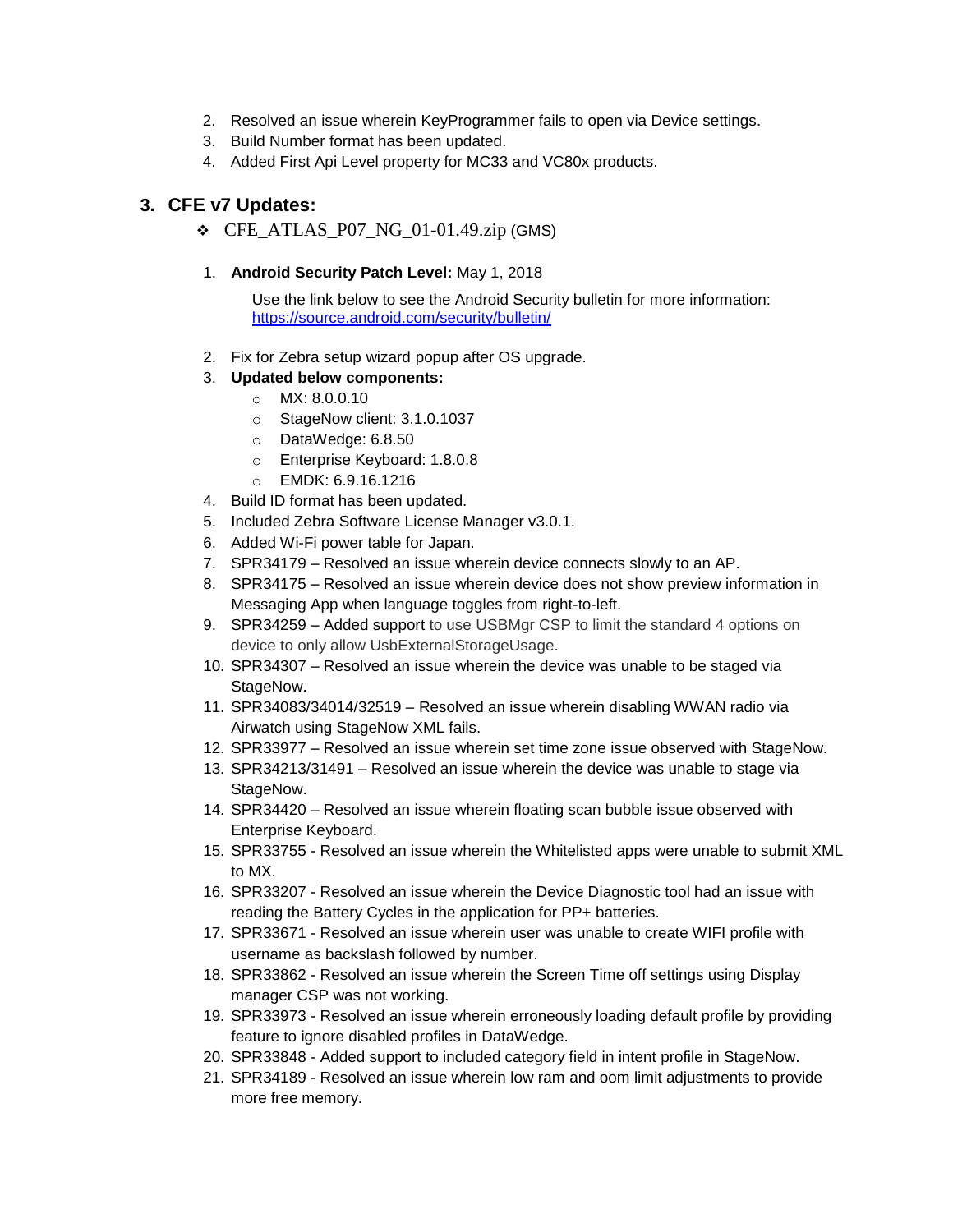- 22. SPR33876 Resolved an issue wherein Display Timeout was unable set via StageNow.
- 23. SPR33607 Resolved an issue where few fresh devices were unable to stage after unbox the device.
- 24. SPR33538 Resolved an issue wherein the Scanner beam stuck off and No LED beam while pressing scanner button.
- 25. SPR33981 Resolved an issue Czech Republic Regulatory Country could not be set using Wifi config profile.
- 26. Added Enterprise Browser package (com.symbol.enterprisebrowser) to white listed apps.
- 27. Resolved an issue wherein Settings App crashes while performing "Network Settings Reset".
- 28. A new device settings menu and an initial setup screen have been added to easily configure the Zebra analytics engine. The initial setup screen will be displayed upon bootup following an Enterprise Reset or Factory Reset. This screen can be skipped on an Enterprise Reset by provisioning using a StageNow profile (PowerMgr CSP), similar to what is available for the Google setup wizard bypass.
- 29. Resolved an issue wherein Bluetooth tethering was not working.

#### **4. Update005 Updates:**

❖ CFE-VC80x\_MC33-01-01-48-NG-00-A-05.zip (GMS)

| Components     | <b>New Features</b>                                                                                                          |  |
|----------------|------------------------------------------------------------------------------------------------------------------------------|--|
| OS             | Added support for FIPS                                                                                                       |  |
| <b>Battery</b> | Added support for battery hotswap with up to 30 seconds for Wifi/BT                                                          |  |
|                | persistence                                                                                                                  |  |
| Scanning       | Added Simulscan on the part numbers with imager                                                                              |  |
|                | Added support for RS507x                                                                                                     |  |
|                | Fixed Bluetooth scanner firmware update failure                                                                              |  |
| DataWedge      | Fixes:                                                                                                                       |  |
|                | SPR-33973 Resolved issue where Wrong profile gets loaded<br>when SwitchToProfile intent is used                              |  |
|                | SPR 33538 – Not able to load the correct profile when Switch To<br>Profile intent is used.                                   |  |
|                | Features:                                                                                                                    |  |
|                | Changed the default Simul Scan template in a DataWedge profile<br>to "Default - Barcode 4.xml".                              |  |
|                | Added support for Dynamic template parameters in SimulScan<br>configuration.                                                 |  |
|                | Added Multibarcode support.                                                                                                  |  |
|                | Added a barcode separator for multbarcode feature.<br>Intent API extensions:                                                 |  |
|                | 1. Added support to import full configuration database or profile<br>configuration database via intent API.                  |  |
|                | Added support to get and set configuration of Serial Input<br>2.<br>Plugin settings.                                         |  |
|                | Added support to install an application while in device in suspend<br>mode and make it to work with DataWedge. (SPR - 33639) |  |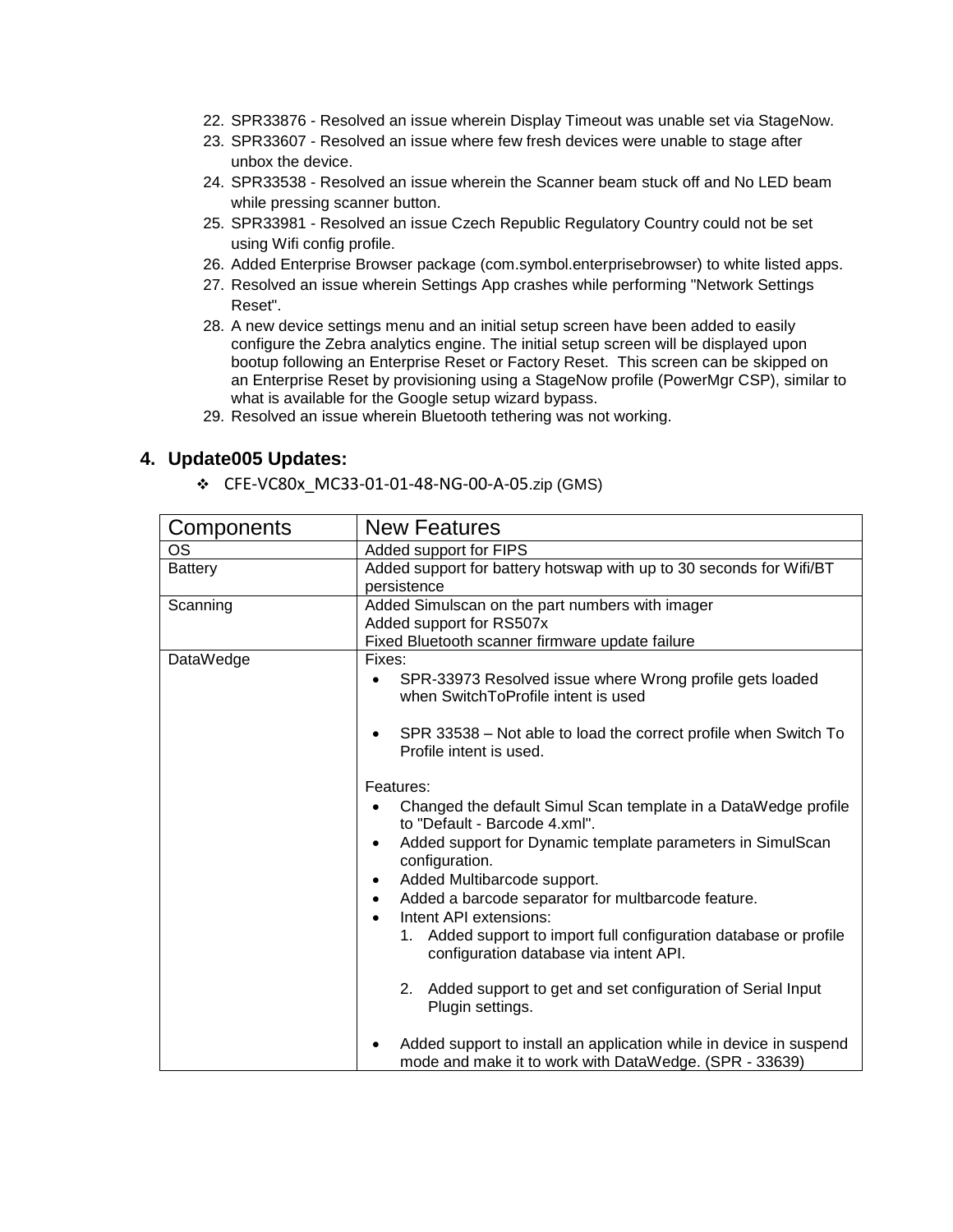| <b>EMDK</b>     | Fixes:<br>Unable to create a DataWedge profile using EMDK Profile                                                                                                                                                                                                                                                                                                                             |  |  |
|-----------------|-----------------------------------------------------------------------------------------------------------------------------------------------------------------------------------------------------------------------------------------------------------------------------------------------------------------------------------------------------------------------------------------------|--|--|
|                 | Manager.                                                                                                                                                                                                                                                                                                                                                                                      |  |  |
|                 | "getLabelType()" method returns "UNDEFINED" for mailmark and<br>Hanxin barcode                                                                                                                                                                                                                                                                                                                |  |  |
|                 | Features:                                                                                                                                                                                                                                                                                                                                                                                     |  |  |
|                 | Enhanced Barcode Manager API:                                                                                                                                                                                                                                                                                                                                                                 |  |  |
|                 | Added support for the Mutli-Barcode decoding feature. This<br>feature allows scanning multiple barcodes in one single scan:<br>Added new value "MULTI BARCODE" in enum ScanMode to<br>$\circ$<br>enable decoding multiple barcodes at a time.<br>Added new class "MultiBarcodeParams" in ScannerConfig<br>$\circ$<br>with parameter "barcodeCount" to set the barcode count to be<br>scanned. |  |  |
|                 | <b>Enhanced SerialComm API:</b><br>The new flowControlMode feature has been added in the<br>SerialConfig class with RTS_CTS, XON_XOFF and NONE as<br>possible values.                                                                                                                                                                                                                         |  |  |
| <b>MX</b>       | Fixes:<br>"Zebra Mobility Extensions Version" is shown as 1.3 on Airwatch<br>agent when UUT RAM is 85% filled<br>SPR- 34145: Fixed issue where Wlan with WEP key INDEX 2 is<br>not kept                                                                                                                                                                                                       |  |  |
| OEMConfig       | Fixes:<br>"SignalOccurrenceOfThreat" parm is not added in threatStep                                                                                                                                                                                                                                                                                                                          |  |  |
| Ivanti Velocity | Integrated Velocity ATTE 2.0                                                                                                                                                                                                                                                                                                                                                                  |  |  |

## **5. CFE v4 Updates:**

- ❖ CFE-VC80x\_MC33-01-01-48-NG-00-A-04.zip (GMS)
- 1. **Android Security Patch Level:** March 5, 2018

Use the link below to see the Android Security bulletin for more information: <https://source.android.com/security/bulletin/>

#### 2. **Updated below components:**

- o Datawedge: 6.7.34
- o StageNow: 2.10.1.1386
- o EMDK: 6.8.20.1120
- o MX: 7.2.0.6
- o File browser: 1.19.1.2
- 3. SPR33311 Resolved an issue wherein RS507 is unable to connect via Bluetooth using Voxware voice application.
- 4. SPR33302 Resolved an issue wherein disabling the oval capacitive key via StageNow fails.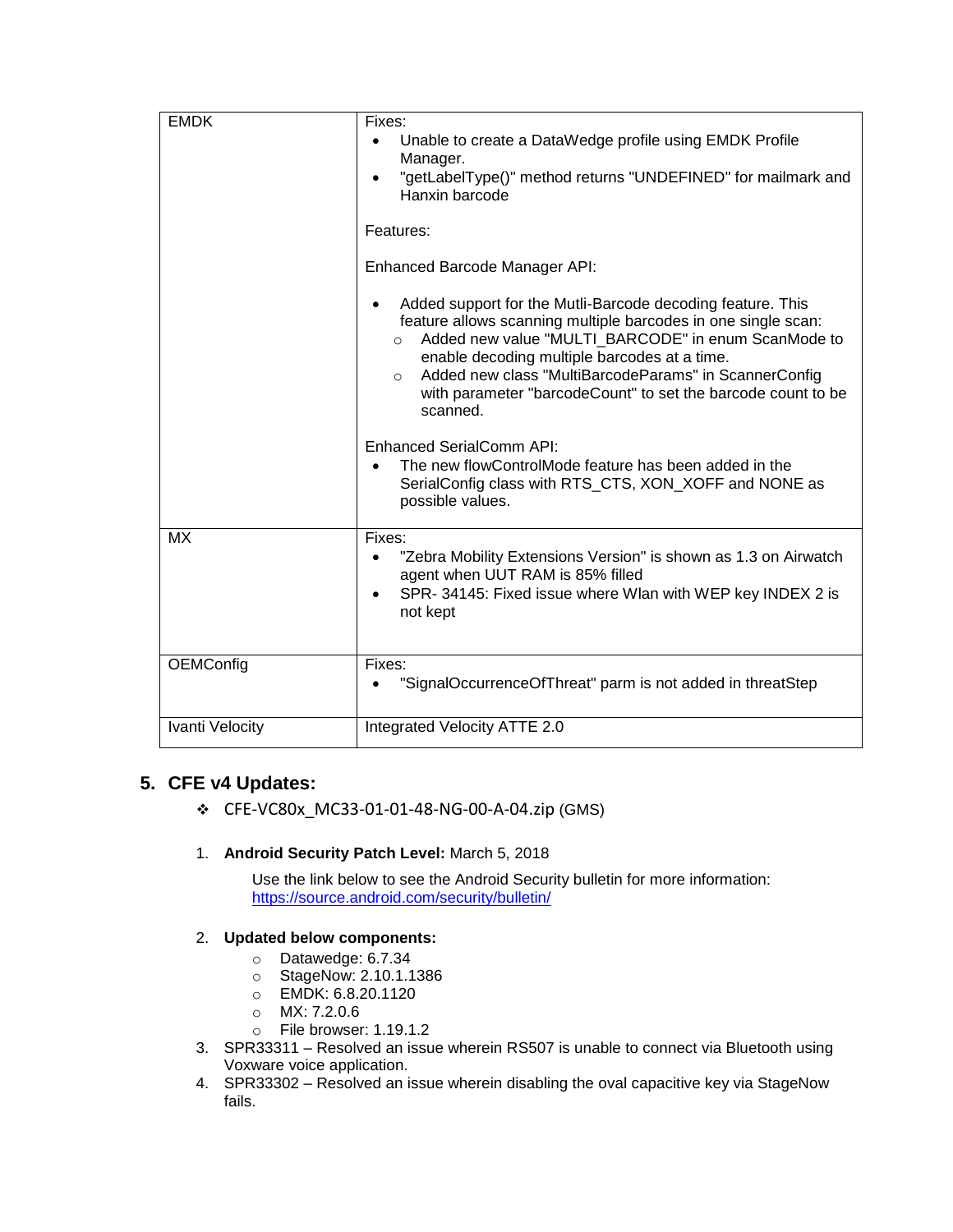- 5. SPR34267 Resolved an issue wherein USB debugging failed to get enabled via StageNow.
- 6. SPR33639 Resolved an issue wherein device stops emitting scan beam after waking up from suspend state.
- 7. SPR33799 Resolved an issue wherein DataWedge was sending char 10 instead of char 13.

#### **6. CFE v3 Updates:**

- ❖ CFE-VC80x\_MC33-01-01-48-NG-00-A-03.zip (GMS)
- 1. Spectre and Meltdown (CVE-2017-5753, 5715, 5754) remediation provided by updates to timer access for CVE-2017-13218.
- 2. Fix for bug: BT connection state does not persist across reboots, if location settings is in enabled state

# <span id="page-7-0"></span>**Device Compatibility**

This software release has been approved for use on the following devices.

| <b>Device Part Number</b> | <b>Operating System</b> | <b>Device Part number</b> | <b>Operating System</b> |
|---------------------------|-------------------------|---------------------------|-------------------------|
| MC330K-GE3HA3NA           | Android N               | MC330M-RL4SG2RW           | Android N               |
| MC330K-GE3HA3RW           | Android N               | MC330M-SI2HA2RW           | Android N               |
| MC330K-GE4HA3NA           | Android N               | MC330M-SI30A2RW           | Android N               |
| MC330K-GE4HA3RW           | Android N               | MC330M-SI3HA2NA           | Android N               |
| MC330K-GE4HA4NA           | Android N               | MC330M-SI3HA2RW           | Android N               |
| MC330K-GE4HA4RW           | Android N               | MC330M-SI40A2NA           | Android N               |
| MC330K-GI3HA3NA           | Android N               | MC330M-SI4HA2NA           | Android N               |
| MC330K-GI3HA3RW           | Android N               | MC330M-SI4HA2RW           | Android N               |
| MC330K-GI3HA4RW           | Android N               | MC330M-SI4HG2NA           | Android N               |
| MC330K-GI4HA3NA           | Android N               | MC330M-SL2HA2RW           | Android N               |
| MC330K-GI4HA3RW           | Android N               | MC330M-SL2HG2RW           | Android N               |
| MC330K-GI4HA4NA           | Android N               | MC330M-SL3HA2NA           | Android N               |
| MC330K-GI4HA4RW           | Android N               | MC330M-SL3HA2RW           | Android N               |
| MC330K-GI4HG3NA           | Android N               | MC330M-SL4HA2NA           | Android N               |
| MC330K-GI4HG3RW           | Android N               | MC330M-SN3HA2RW           | Android N               |
| MC330K-GI4HG4NA           | Android N               | MC330M-SN4HA2NA           | Android N               |
| MC330K-GI4HG4RW           | Android N               | MC330M-RL2SG2US           | Android N               |
| MC330K-GL2HA3RW           | Android N               | MC330M-SL4HG2US           | Android N               |
| MC330K-GL3HA3RW           | Android N               | MC330M-SL3HG2US           | Android N               |
| MC330K-GL3HA4RW           | Android N               | MC330M-RL4SG2US           | Android N               |
| MC330K-GL4HA3NA           | Android N               | MC330M-RL3HG2US           | Android N               |
| MC330K-GL4HA3RW           | Android N               | MC330M-SN4HG2US           | Android N               |
| MC330K-GL4HA4NA           | Android N               | MC330M-SI3HG2US           | Android N               |
| MC330K-GL4HA4RW           | Android N               | MC330M-GL4HG2US           | Android N               |
| MC330K-GL4HG3RW           | Android N               | MC330M-GL3HG2US           | Android N               |
| MC330K-RC3HA4NA           | Android N               | MC330M-GL2HG2US           | Android N               |
| MC330K-RC3HA4RW           | Android N               | MC330M-GI3HG2US           | Android N               |
| MC330K-RC3HG4RW           | Android N               | MC330M-GI2HG2US           | Android N               |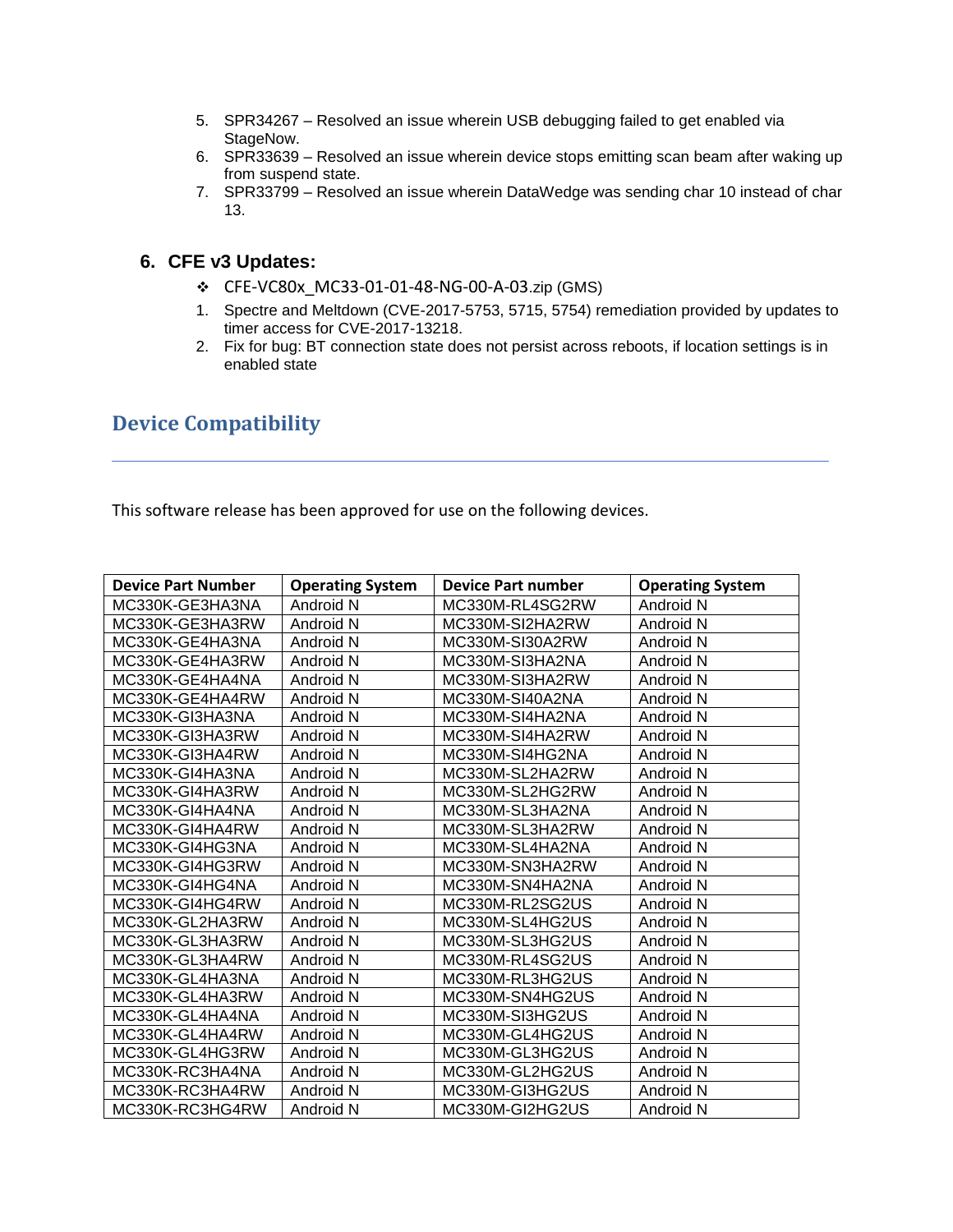| MC330K-RC4HA4NA | Android N | MC330K-SN4HG3US   | Android N |
|-----------------|-----------|-------------------|-----------|
| MC330K-RC4HA4RW | Android N | MC330K-SI3HG3US   | Android N |
| MC330K-RL3HA3RW | Android N | MC330K-GL4HG3US   | Android N |
| MC330K-RL3HG3RW | Android N | MC330K-RC4HG4US   | Android N |
| MC330K-RL3SG3RW | Android N | MC330K-RC3HG4US   | Android N |
| MC330K-RL4HA3NA | Android N | MC330K-GL4HG4US   | Android N |
| MC330K-RL4HA3RW | Android N | MC330K-GI3HG3US   | Android N |
| MC330K-RL4HG3NA | Android N | MC330K-SP4HG4US   | Android N |
| MC330K-SB3HA4NA | Android N | MC330K-SP3HG4US   | Android N |
| MC330K-SB3HA4RW | Android N | MC330K-SB3HG4US   | Android N |
| MC330K-SB3HG4RW | Android N | MC330K-SE4HG3US   | Android N |
| MC330K-SB4HA4NA | Android N | MC330K-SE3HG3US   | Android N |
| MC330K-SB4HA4RW | Android N | MC330K-SE2HG3US   | Android N |
|                 |           |                   |           |
| MC330K-SB4HG4NA | Android N | MC330K-GE4HG3US   | Android N |
| MC330K-SE2HA3RW | Android N | MC330K-GE3HG3US   | Android N |
| MC330K-SE3HA3NA | Android N | MC330K-GE2HG3US   | Android N |
| MC330K-SE3HA3RW | Android N | MC330K-SG4HG4US   | Android N |
| MC330K-SE4HA3NA | Android N | MC330K-SG3HG4US   | Android N |
| MC330K-SE4HA3RW | Android N | MC330K-SG2HG4US   | Android N |
| MC330K-SG3HA4NA | Android N | MC330K-GE4HG4US   | Android N |
| MC330K-SG3HA4RW | Android N | MC330K-GE2HG4US   | Android N |
| MC330K-SG4HA4NA | Android N | MC330K-GI3HG3US01 | Android N |
| MC330K-SI2HA3RW | Android N | MC330M-SN3HG2RW   | Android N |
| MC330K-SI3HA3NA | Android N | MC330M-SL3HG2RW   | Android N |
| MC330K-SI3HA3RW | Android N | MC330M-SI4HG2RW   | Android N |
| MC330K-SI3HG3RW | Android N | MC330M-SI3HG2RW   | Android N |
| MC330K-SI4HA3NA | Android N | MC330M-SI2HG2RW   | Android N |
| MC330K-SI4HA3RW | Android N | MC330M-RL3HG2RW   | Android N |
| MC330K-SI4HG3NA | Android N | MC330M-RL2SG2RW   | Android N |
| MC330K-SL2HA3RW | Android N | MC330M-GL4HG2RW   | Android N |
| MC330K-SL4HA3RW | Android N | MC330M-GL2HG2RW   | Android N |
| MC330K-SN3HA3RW | Android N | MC330M-GI4HG2RW   | Android N |
| MC330K-SN4HA3NA | Android N | MC330M-GI4HG2IN   | Android N |
| MC330K-SN4HA3RW | Android N | MC330M-GI3HG2IN   | Android N |
| MC330K-SP3HA4NA | Android N | MC330M-GI2HG2RW   | Android N |
| MC330K-SP3HA4RW | Android N | MC330K-SP4HG4RW   | Android N |
| MC330K-SP4HA4NA | Android N | MC330K-SP3HG4RW   | Android N |
| MC330K-SP4HA4RW | Android N | MC330K-SN4HG3RW   | Android N |
| MC330M-GI2HA2NA | Android N | MC330K-SN3HG3RW   | Android N |
| MC330M-GI2HA2RW | Android N | MC330K-SL4HG3RW   | Android N |
| MC330M-GI30A2RW | Android N | MC330K-SL2HG3RW   | Android N |
| MC330M-GI3HA2IN | Android N | MC330K-SI4HG3RW   | Android N |
| MC330M-GI3HA2NA | Android N | MC330K-SI2HG3RW   | Android N |
| MC330M-GI3HA2RW | Android N | MC330K-SG3HG4RW   | Android N |
| MC330M-GI3HG2RW | Android N | MC330K-SG2HG4RW   | Android N |
| MC330M-GI40A2NA | Android N | MC330K-SE4HG3RW   | Android N |
| MC330M-GI4HA2IN | Android N | MC330K-SE3HG3RW   | Android N |
| MC330M-GI4HA2NA | Android N | MC330K-SE2HG3RW   | Android N |
| MC330M-GI4HA2RW | Android N | MC330K-SB4HG4RW   | Android N |
| MC330M-GI4HG2NA | Android N | MC330K-RL4HG3RW   | Android N |
| MC330M-GL2HA2NA | Android N | MC330K-RC4HG4RW   | Android N |
| MC330M-GL2HA2RW | Android N | MC330K-GL4HG3RW   | Android N |
| MC330M-GL3HA2NA | Android N | MC330K-GL3HG4RW   | Android N |
|                 |           |                   |           |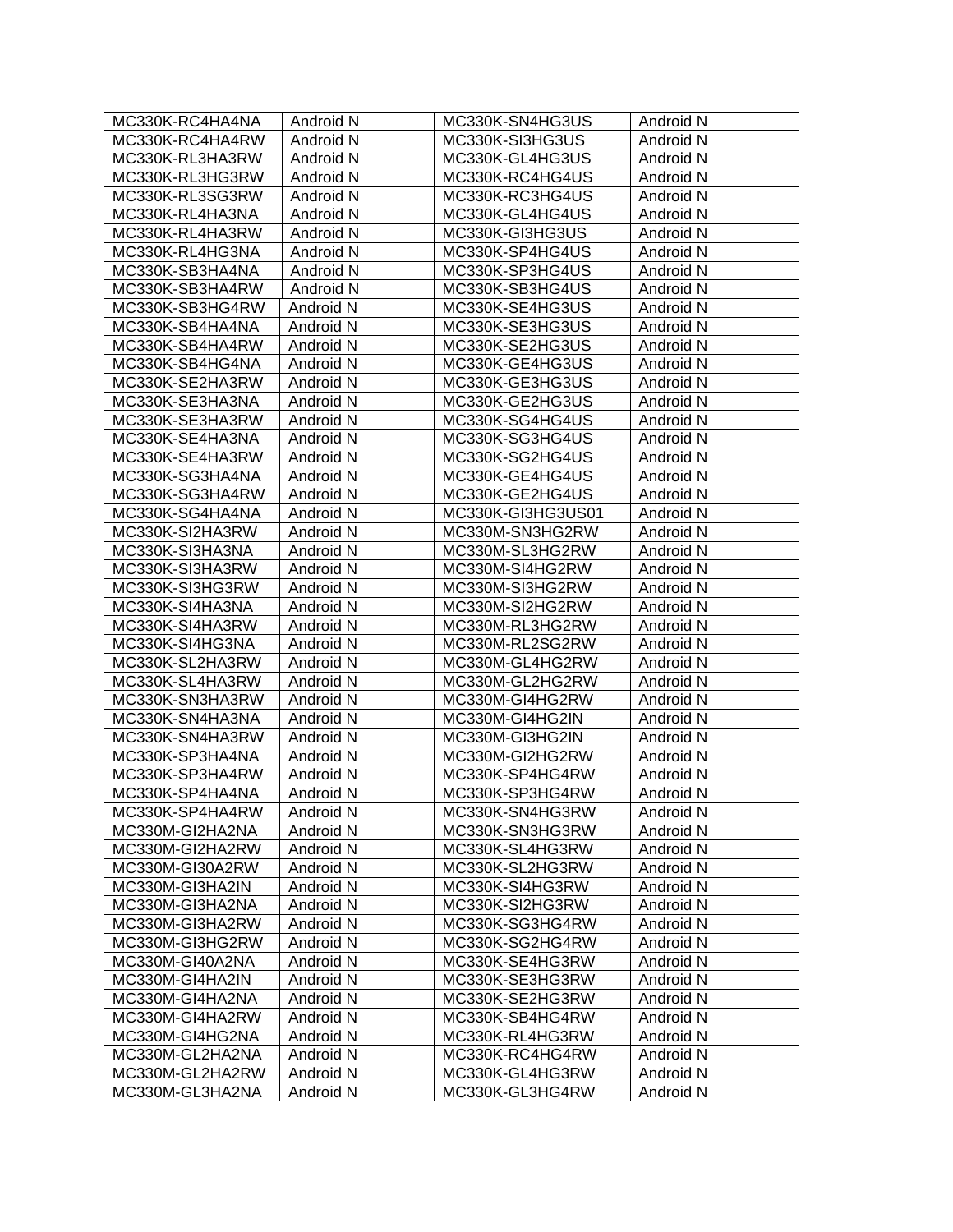| MC330M-GL3HA2RW | Android N | MC330K-GL3HG3RW   | Android N |
|-----------------|-----------|-------------------|-----------|
| MC330M-GL3HG2RW | Android N | MC330K-GL2HG3RW   | Android N |
| MC330M-GL40A2NA | Android N | MC330K-GI3HG4RW   | Android N |
| MC330M-GL40A2RW | Android N | MC330K-GI3HG3RW   | Android N |
| MC330M-GL4HA2NA | Android N | MC330K-GE4HG4RW   | Android N |
| MC330M-GL4HA2RW | Android N | MC330K-GE4HG3RW   | Android N |
| MC330M-RL2SA2NA | Android N | MC330K-GE3HG3RW   | Android N |
| MC330M-RL2SA2RW | Android N | MC330K-GE2HG4RW   | Android N |
| MC330M-RL3HA2NA | Android N | MC330K-GE2HG3RW   | Android N |
| MC330M-RL3HA2RW | Android N | MC330K-GI3HG3RW01 | Android N |
| MC330M-RL3SA2NA | Android N | MC330K-GE2HA3US   | Android N |
| MC330M-RL3SA2RW | Android N | MC330K-GE2HA4US   | Android N |
| MC330M-RL3SG2NA | Android N | MC330K-SE2HA3US   | Android N |
| MC330M-RL3SG2RW | Android N | MC330K-SG2HA4US   | Android N |
| MC330M-RL40A2NA | Android N | MC330K-GE2HA3RW   | Android N |
| MC330M-RL4SA2NA | Android N | MC330K-GE2HA4RW   | Android N |
| MC330M-RL4SA2RW | Android N | MC330K-SG2HA4RW   | Android N |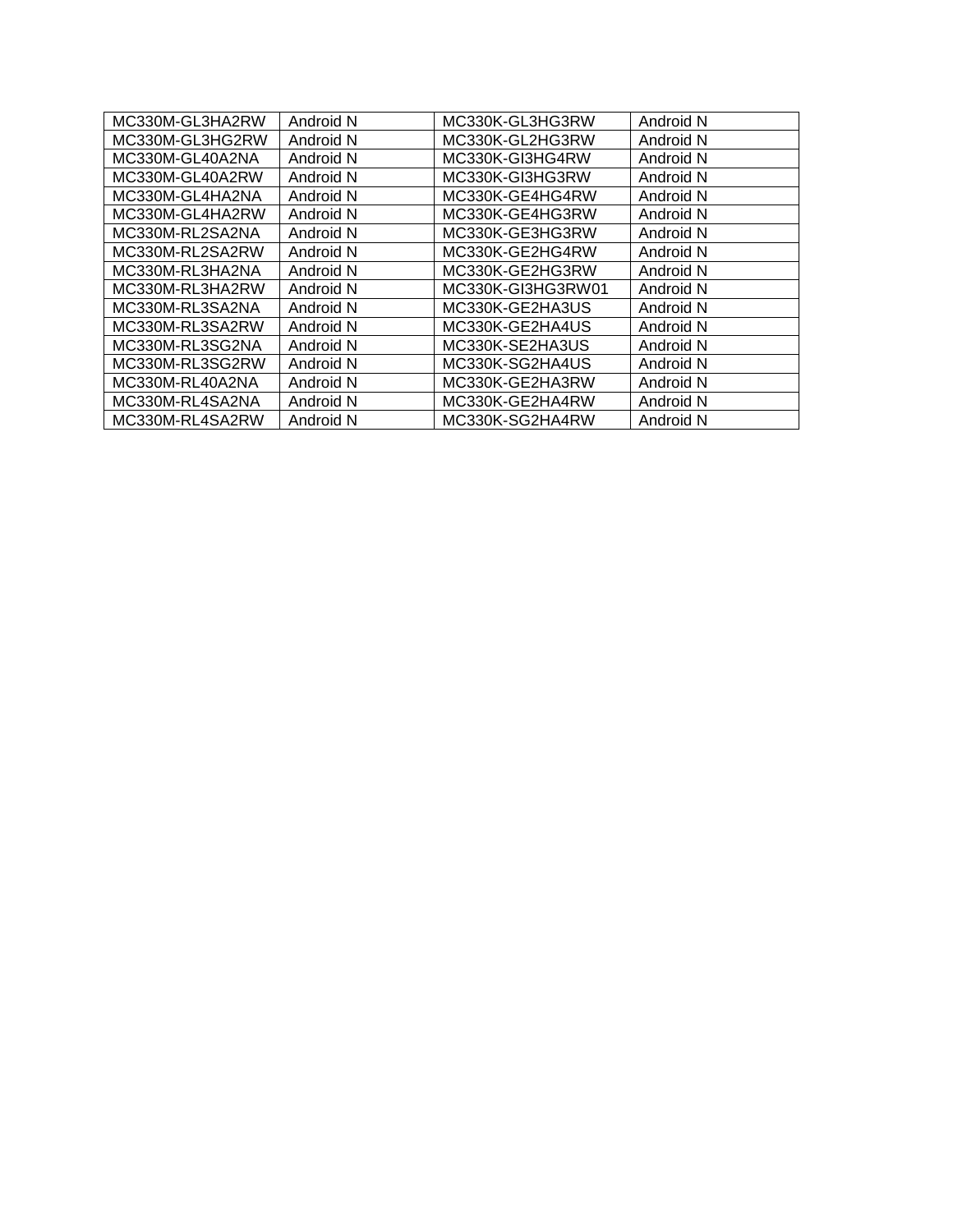# <span id="page-10-0"></span>**Installation Requirements**

#### Install baseline 01-01-48-NG-00-A (GMS)

#### **IMPORTANT NOTE:**

- Upgrading to this OS version (01-01-49-NG-00-U09-STD LG patch v9) blocks the downgrade prior to Update005 releases.
- Users updating from 01-01-49-NG-00-A BSP baseline to LG patch v9 will be allowed only to downgrade till Update005.

# <span id="page-10-1"></span>**Installation Instructions**

#### **Using ADB Sideload**

*The installation instructions assume you have ADB installed on your PC (the adb drivers and such) and your MC33x has Developer options enabled and USB debugging ON: Instructions on HOW TO enable ADB is also captured in user guide.*

- 1. Connect the MC33x to the PC using the USB data cable or through the cradle.
- 2. You may need to pull down the top menu and if you see "USB for charging", touch it and then change it to "File transfers".
- 3. Open Command Prompt, run *"adb devices"* and check to see if you are able to see the device's serial number.

If yes, proceed to next step

If not please get the PC set up with the proper drivers or install an External SD Card.

- 4. You may also get a pop up on your PC (Win 7) that you will be connected as a Portable MediaPlayer. This can be ignored.
- 5. Download Image
	- a. **CFE\_ATLAS\_P09\_NG\_01-01.49.zip** listed above in content section
	- b. Reset files (Optional)
- 6. Entering into Recovery Mode
	- a. Option 1: In Command Prompt, type *"adb reboot recovery" and click enter*.
	- b. Option 2:
		- Reboot the device and keep the GUN (grip) trigger held.
		- When Zebra Technologies logo appears on the screen release the trigger
- 7. MC33x will reboot and land up on the Android Recovery screen.
- 8. If applying patch via sideload method
	- a. Use UP and DOWN keys on the keypad to navigate up/down highlight item
	- b. Use ENTER key on the keypad to select menu item "Apply update via adb sideload"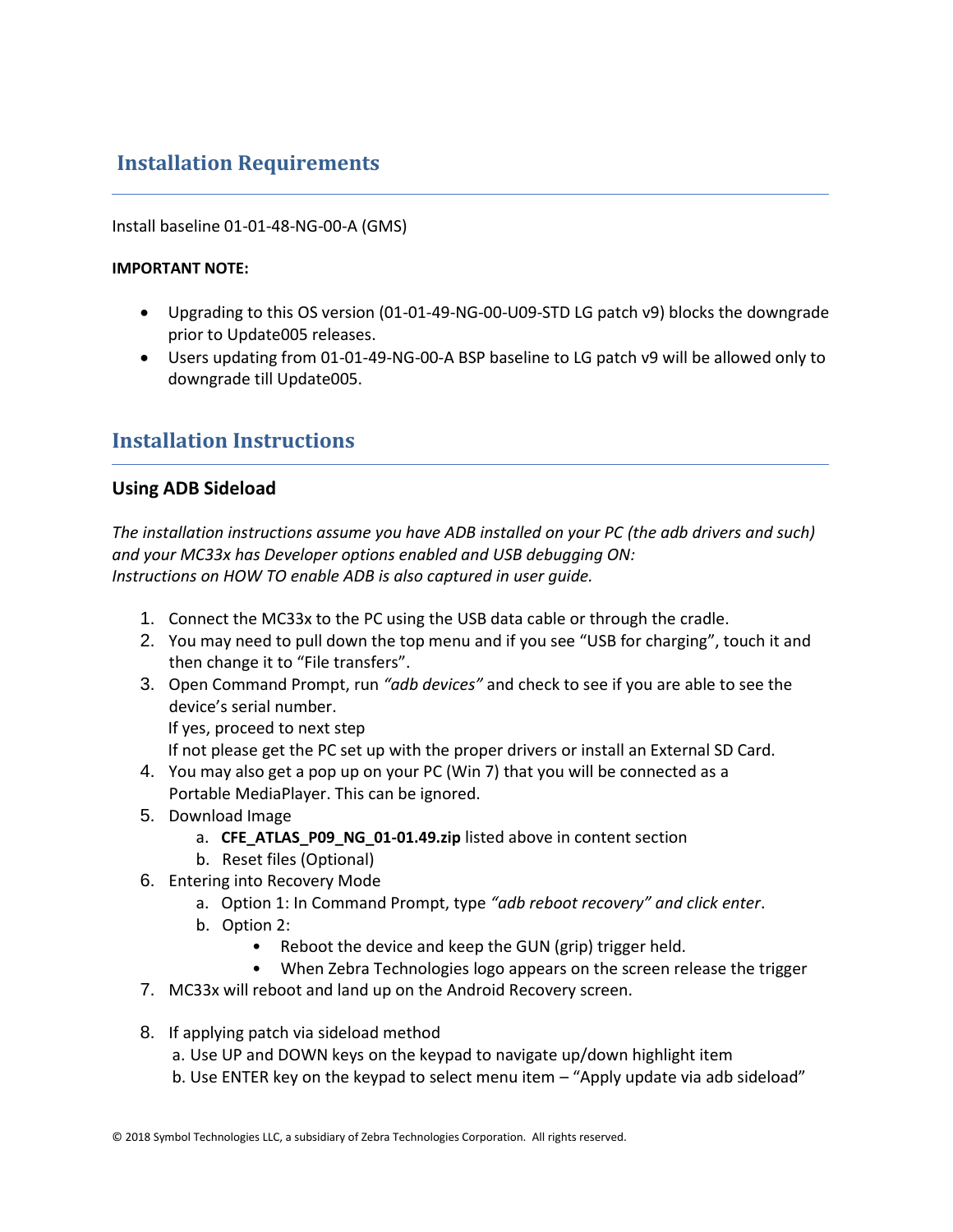- 9. With your Command Prompt, open, type "adb sideload" and add a space and then drag and drop the patch file on to it and click enter.
	- a. Your PC screen will show files being installed and a little blue horizontal progress bar on your device will show status… And after about 6 minutes (could be 10+ minutes if installing GMS) it should be done and you should be back at the Android Recovery screen.
	- b. Repeat above steps for all mandatory packages
- 10. *"Reboot system now"* is highlighted. Press the Power Key to Reboot.
- 11. Device reboots and you see Zebra on top and POWERED BY android at the bottom and after about 1 minute will transition to the MC33X splash screen with 5 dancing white dots at bottom… it will stay at this screen for a little over another minute *(could be another 7+ minutes if installing GMS)* and then you are at the Factory "Welcome" screen.
- 12. If you installed a GMS BSP, you will need to complete the process by setting up Wi‐Fi and E‐ mail accounts and such. If on AOSP (non‐GMS), there is no process to follow.
- 13. At the Home Screen, we need to verify that the BSP upgrade took place and set the Date & Time.
	- a. Go to "Settings" and scroll down to "About phone" and look at the "Build number". It should start with "**01-01-49-NG-00-U09-STD**". Now you are on the correct BSP.
	- b. Setting the Date and Time. If you associate to a WLAN AP, do so now, as it should automatically set the time and date… the only thing left is to set the time zone. Go to "Settings" and scroll to and select "Date & time". Scroll down to and select "Select time zone", and scroll down to and select the appropriate time zone and you are done.
- 14. To Check the Android Patch Level after installing the CFE package in the device,
	- a. Settings->About Phone->SW Components: Device Update Version: **9**
	- b. ADB Shell method: Execute following command from PC's command prompt:
		- \$ adb shell getprop ro.device.patch.version
			- \$ **9**
- 15. Now you are all set to use your MC33X.

## **Using External SD card**

- 1. Plug the MC33X into the USB & Charging Cable and then the Cable to the PC. If you have a Cradle with USB connectivity, you may use that as well.
- 2. You may need to pull down the top menu and if you see "USB for charging", touch it and then change it to "File transfers".
- 3. Download **CFE\_ATLAS\_P09\_NG\_01-01.49.zip** and drag & drop the file on External SD card
- 4. Entering into Recovery Mode
	- Reboot the device and keep the GUN (grip) trigger held.
	- When Zebra Technologies logo appears on the screen release the trigger
- 5. Your MC33X will reboot and land up on the Android Recovery screen.
- 6. Applying update via External SD card
	- a. Use UP and DOWN keys on the keypad to navigate up/down highlight item